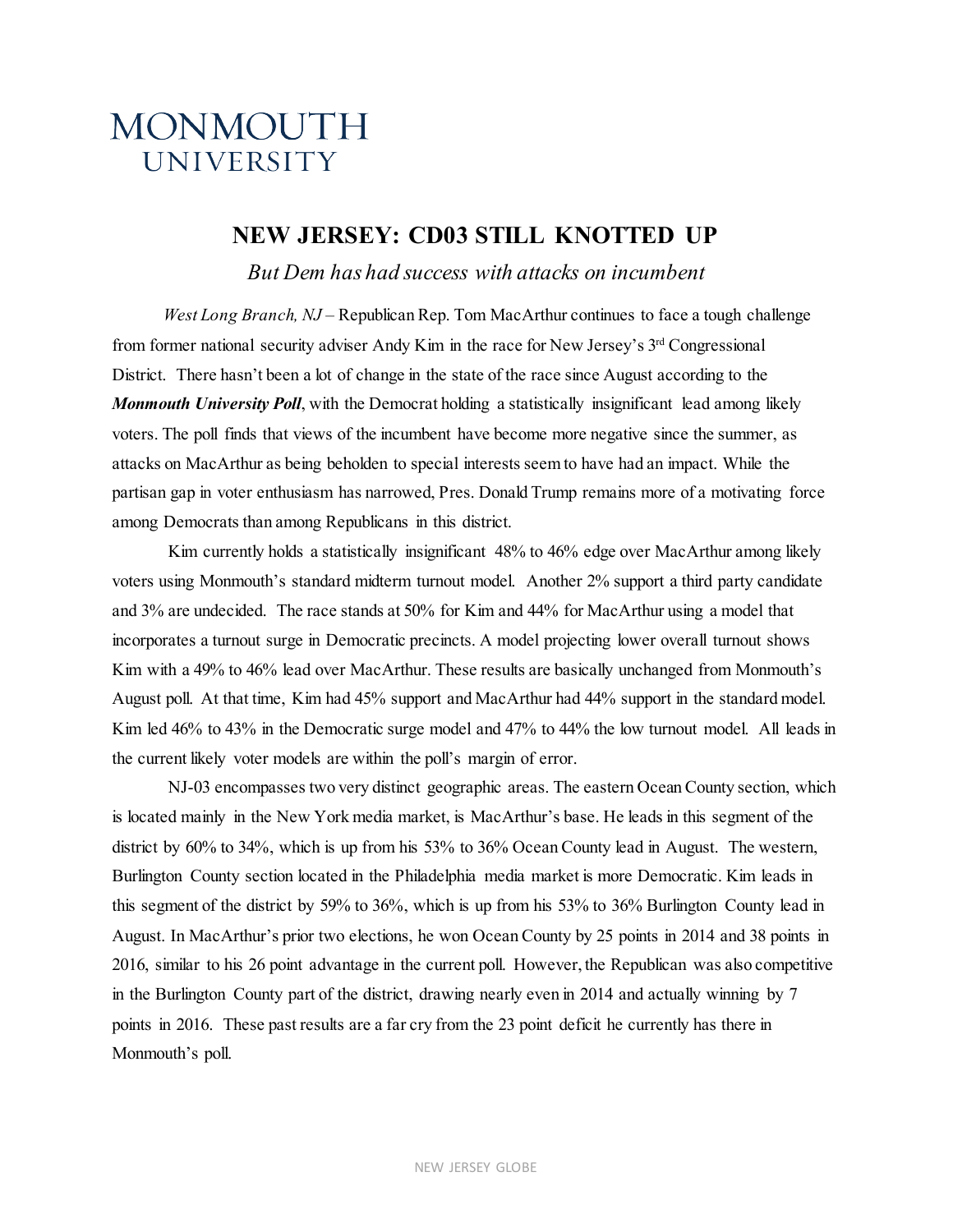"This race continues to be a tale of two districts. Right now the Democratic half of the district is running well ahead of past performance. The question is whether enough Trump supporters in the Republican portion will come out to offset it," said Patrick Murray, director of the independent Monmouth University Polling Institute.

Currently, 77% of likely voters have a lot of interest in the race. This is up from 71% in August, but the Democratic advantage on this measure has narrowed. Two months ago, 83% of Democrats and 70% of Republicans had a lot of interest in the race. Today 79% of Democrats and 75% of Republicans express a high level of interest.

Donald Trump's current job rating in the district is 49% approve and 49% disapprove. This is a slight uptick from his 47% approve and 50% disapprove rating two months ago. Overall, 74% say that the president is a very important factor in their House vote. However, Trump opponents (84%) continue to be more likely than Trump supporters (74%) to feel this way, which is slightly wider than the opponent (81%) versus supporter (76%) gap in August. Currently, 37% of voters say MacArthur has been too supportive of the president, which is up from  $31\%$  who felt that way in August.

"The partisan enthusiasm gap has leveled off and the president maintains an evenly divided job rating. But Trump remains more of a motivating factor for his opponents than for his supporters in this particular race," said Murray.

The *Monmouth University Poll* also finds that opinion of MacArthur has grown more negative while opinion of Kim has remained stable as more voters have formed an opinion of the challenger. Currently, 35% of NJ-03 likely voters have a favorable view of the incumbent and a similar 34% have an unfavorable view, with 31% having no opinion. In August, MacArthur had a net +10 positive rating of 35% favorable and 25% unfavorable, with 40% offering no opinion. Kim currently gets a 38% favorable and 28% unfavorable rating, with 34% having no opinion. Both his positive and negative ratings have grown, but the net  $+10$  rating Kim gets now is identical to the  $+10$  rating he had in August when he stood at 27% favorable and 17% unfavorable, with 57% having no opinion.

The challenger has been attacking the incumbent as being beholden to special interests. The poll suggests these attacks might be having an impact. Nearly half (47%) of NJ-03 voters say MacArthur does more to represent special interests while only 28% say he does more to represent average residents in his district. The opposite perception holds for the challenger. Nearly half (48%) think Kim will do more to represent average residents if he is elected, compared with 30% who feel he will do more to represent special interests.

The top voter concern, among six asked about in the poll, is health care (31%). This is followed by immigration (20%), taxes (19%), gun control (10%), jobs (8%), and abortion (7%). Kim now has a clear advantage as the candidate who voters trust more to keep health care affordable – 44% choose Kim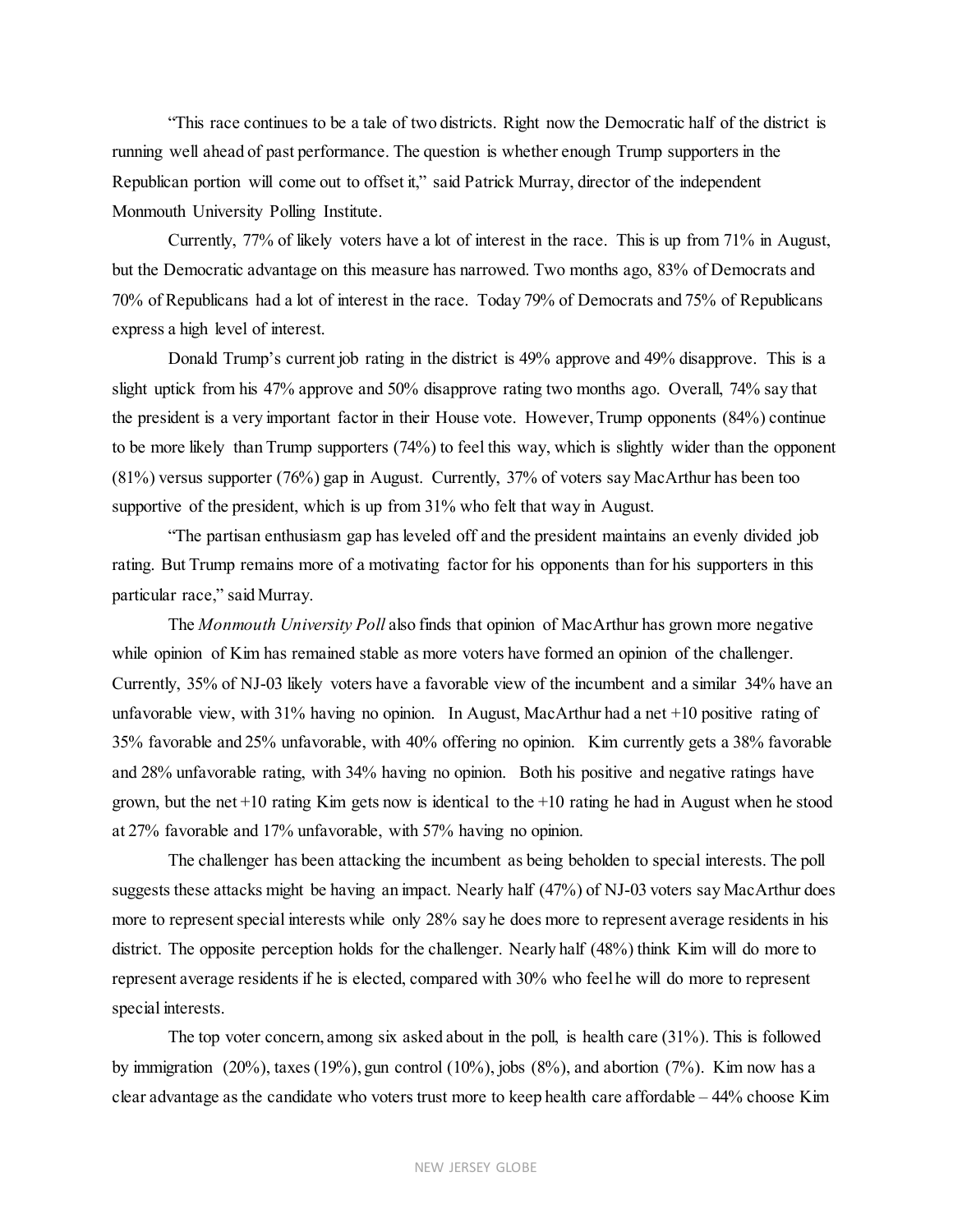compared with 28% who trust MacArthur more on this issue. In August voters were split on their preference for handling health care, with 32% choosing Kim and 31% choosing MacArthur.

Voters are divided on who they trust more to handle tax policy  $-36\%$  choose Kim and 32% choose MacArthur. MacArthur was the only member of New Jersey's delegation to vote in favor of the tax reform bill passed by Congress last year. The legislation is unpopular in his home district, registering 40% approval and 51% disapproval among likely NJ-03 voters.

 NJ-03 likely voters' preference for party control of Congress has swung slightly toward the Democrats. Currently, 43% prefer to see Democratic control and 40% prefer to see Republican control. In August, 42% preferred Republican control and 39% preferred Democratic control.

New Jersey's  $3<sup>rd</sup>$  is considered a "pivot" district, having voted for Barack Obama for president in 2012 (by 5 points) and for Trump in 2016 (by 6 points). MacArthur won an open seat here by 10 points in 2014 and then won re-election by 20 points in 2016.

The *Monmouth University Poll* was conducted by telephone from October 18 to 22, 2018 with 363 likely voters in New Jersey's 3rd Congressional District. The question results in this release have a margin of error of  $+/-$  5.2 percentage points. The error of the difference between the two candidates' vote share (i.e. the "lead") is  $+/-7.3$  percentage points. The poll was conducted by the Monmouth University Polling Institute in West Long Branch, NJ.

#### **QUESTIONS AND RESULTS**

(\* Some columns may not add to 100% due to rounding.)

1/2. If the election for U.S. House of Representatives in your district was today, would you vote for Tom MacArthur the Republican or Andy Kim the Democrat, or some other candidate? [*IF UNDECIDED:* If you had to vote for one of the following at this moment, do you lean more toward Tom MacArthur or more toward Andy Kim?] [*NAMES WERE ROTATED*]

| Likely Voters   |                     | Oct. 2018                    |                |                     | Aug. 2018             |                |
|-----------------|---------------------|------------------------------|----------------|---------------------|-----------------------|----------------|
| with leaners    | Standard<br>Midterm | <b>Democratic</b><br>"Surae" | Low<br>Turnout | Standard<br>Midterm | Democratic<br>"Surge" | Low<br>Turnout |
| Tom MacArthur   | 46%                 | 44%                          | 46%            | 44%                 | 43%                   | 44%            |
| Andy Kim        | 48%                 | 50%                          | 49%            | 45%                 | 46%                   | 47%            |
| Other           | 2%                  | 2%                           | 2%             | 3%                  | 3%                    | 2%             |
| (VOL) Undecided | 3%                  | 4%                           | 3%             | 9%                  | 8%                    | 7%             |
| (n)             | (363)               | (363)                        | (363)          | (300)               | (300)                 | (300)          |

#### [*QUESTIONS 3 & 4 WERE ROTATED*]

3. Is your general impression of Tom MacArthur favorable or unfavorable, or do you have no opinion of him?

| <b>Likely Voter Standard</b> | Oct.<br>2018 | Aug.<br>2018 |
|------------------------------|--------------|--------------|
| Fav orable                   | 35%          | 35%          |
| Unf av orable                | 34%          | 25%          |
| No opinion                   | 31%          | 40%          |
| (n)                          | (363)        | (300)        |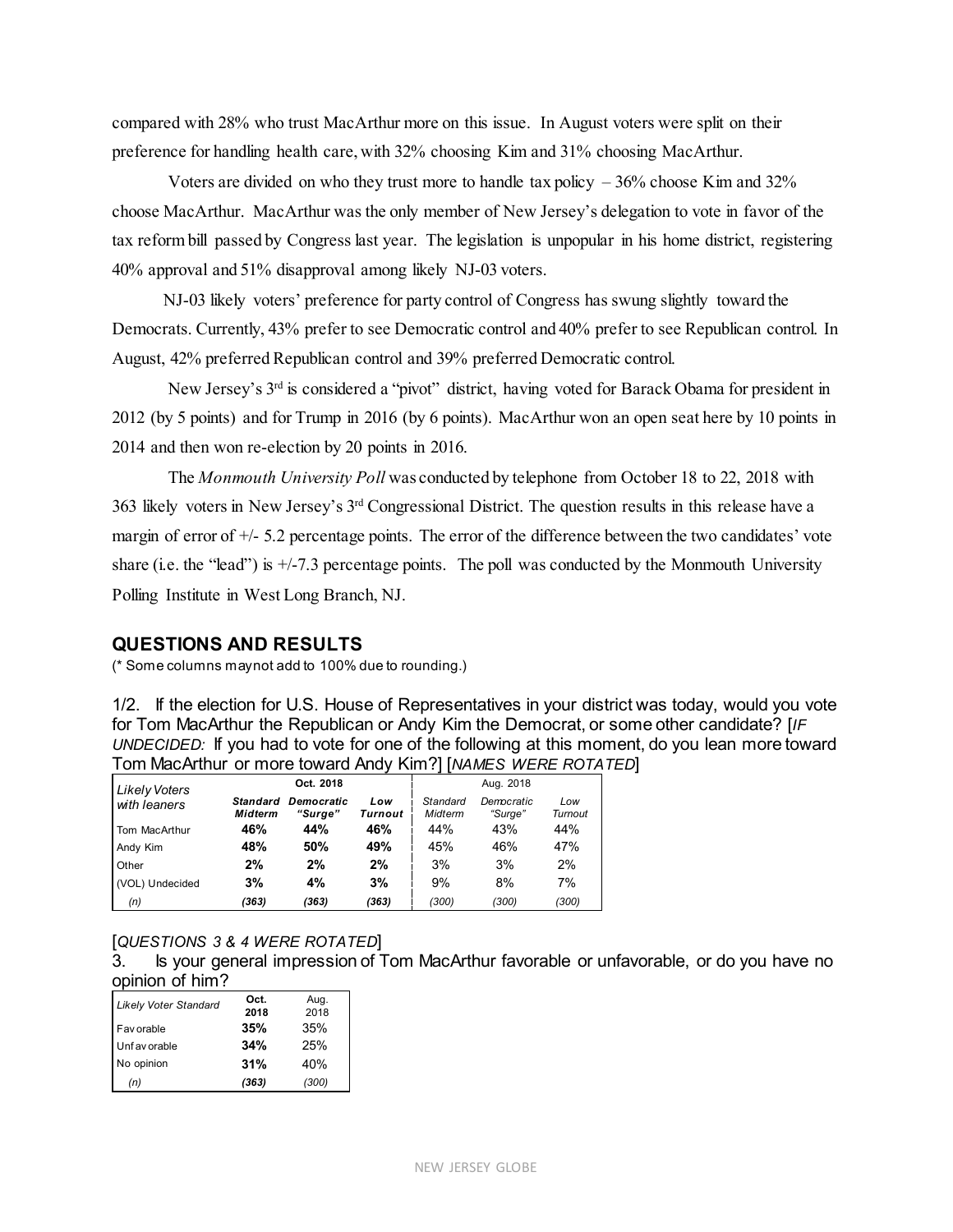4. Is your general impression of Andy Kim favorable or unfavorable, or do you have no opinion of him?

| <b>Likely Voter Standard</b> | Oct.<br>2018 | Aug.<br>2018 |
|------------------------------|--------------|--------------|
| Fav orable                   | 38%          | 27%          |
| Unf av orable                | 28%          | 17%          |
| No opinion                   | 34%          | 57%          |
| (n)                          | (363)        | (300)        |

5. How much interest do you have in the upcoming election for House of Representatives – a lot of interest, a little interest, or not much interest at all?

| <b>Likely Voter Standard</b> | Oct.<br>2018 | Aug.<br>2018 |
|------------------------------|--------------|--------------|
| A lot                        | 77%          | 71%          |
| A little                     | 17%          | 24%          |
| Not much at all              | 6%           | 4%           |
| (VOL) Don't Know             | 1%           | 0%           |
| (n)                          | (363)        | (300)        |

6. Have you been following the campaign in your congressional district very closely, somewhat closely, or not too closely?

| <b>Likely Voter Standard</b> | Oct.<br>2018 | Aug.<br>2018 |
|------------------------------|--------------|--------------|
| Very closely                 | 34%          | 24%          |
| Somewhat closely             | 45%          | 41%          |
| Not too closely              | 22%          | 35%          |
| (VOL) Don't Know             | 0%           | 0%           |
| (n)                          | (363)        | (300)        |

7. Do you approve or disapprove of the job Donald Trump is doing as president? [Do you (approve/disapprove) strongly or somewhat?]

| <b>Likely Voter Standard</b> | Oct.  | Aug.  |
|------------------------------|-------|-------|
|                              | 2018  | 2018  |
| Strongly approve             | 35%   | 36%   |
| Somewhat approve             | 14%   | 11%   |
| Somewhat disapprove          | 7%    | 6%    |
| Strongly disapprove          | 42%   | 44%   |
| (VOL) Don't know             | 2%    | 3%    |
| (n)                          | (363) | (300) |

8. On most issues would you say you support or oppose what President Trump is doing?

| <b>Likely Voter Standard</b> | Oct.<br>2018 | Aug.<br>2018 |
|------------------------------|--------------|--------------|
| Support                      | 47%          | 43%          |
| Oppose                       | 47%          | 49%          |
| (VOL) Depends/both           | 6%           | 6%           |
| (VOL) Don't know             | 0%           | 2%           |
| (n)                          | (363)        | (300)        |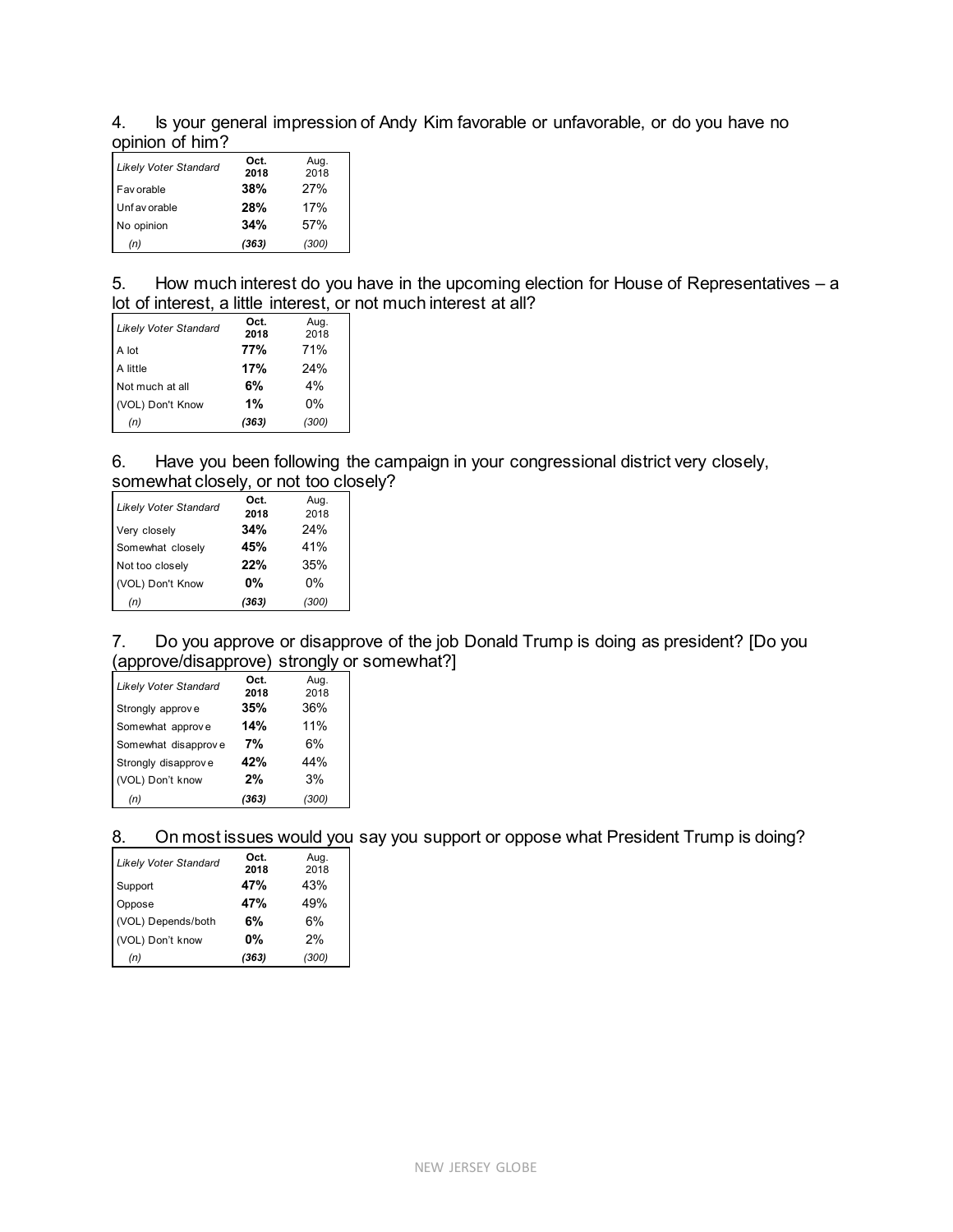9. How important is it for you to cast a vote for Congress that shows your [support of/opposition to] President Trump – very important, somewhat important, not too important, or not at all important?

| <b>Likely Voter Standard</b> | Oct.<br>2018 | Aug.<br>2018 |
|------------------------------|--------------|--------------|
| Very important               | 74%          | 73%          |
| Somewhat important           | 14%          | 12%          |
| Not too important            | 2%           | 3%           |
| Not at all important         | 3%           | 4%           |
| (VOL) Don't know             | 6%           | 8%           |
| (n)                          | (363)        | (300)        |

10. Would you rather see the Republicans or the Democrats in control of Congress, or doesn't this matter to you?

| <b>Likely Voter Standard</b> | Oct.<br>2018 | Aug.<br>2018 |
|------------------------------|--------------|--------------|
| Republicans                  | 40%          | 42%          |
| Democrats                    | 43%          | 39%          |
| Does not matter              | 16%          | 17%          |
| (VOL) Don't know             | 1%           | 2%           |
| (n)                          | (363)        | (300)        |

### [*QUESTIONS 11 & 12 WERE ROTATED*]

11. Do you think Tom MacArthur does more to represent special interests or does more to represent average residents in the district? [*CHOICES WERE ROTATED*]

| <b>Likely Voter Standard</b> | Oct.<br>2018 |
|------------------------------|--------------|
| Represent special interests  | 47%          |
| Represent av erage residents | <b>28%</b>   |
| (VOL) Both equally           | 5%           |
| (VOL) Don't know             | 20%          |
| (n)                          | (363)        |

12. If he is elected, do you think Andy Kim will do more to represent special interests or will do more to represent average residents in the district? [*CHOICES WERE ROTATED*]

| <b>Likely Voter Standard</b> | Oct.  |
|------------------------------|-------|
|                              | 2018  |
| Represent special interests  | 30%   |
| Represent av erage residents | 48%   |
| (VOL) Both equally           | 2%    |
| (VOL) Don't know             | 19%   |
| (n)                          | (363) |

13. Please tell me which one of the following policy issues is most important to you in your vote choice for Congress? *[ITEMS WERE ROTATED]*

| Likely Voter Standard | Oct.<br>2018 |
|-----------------------|--------------|
| Immigration policy    | 20%          |
| Health care policy    | 31%          |
| Gun control policy    | 10%          |
| Abortion policy       | 7%           |
| Tax policy            | 19%          |
| Job creation policy   | 8%           |
| (VOL) Other           | 2%           |
| (VOL) Don't know      | 3%           |
|                       |              |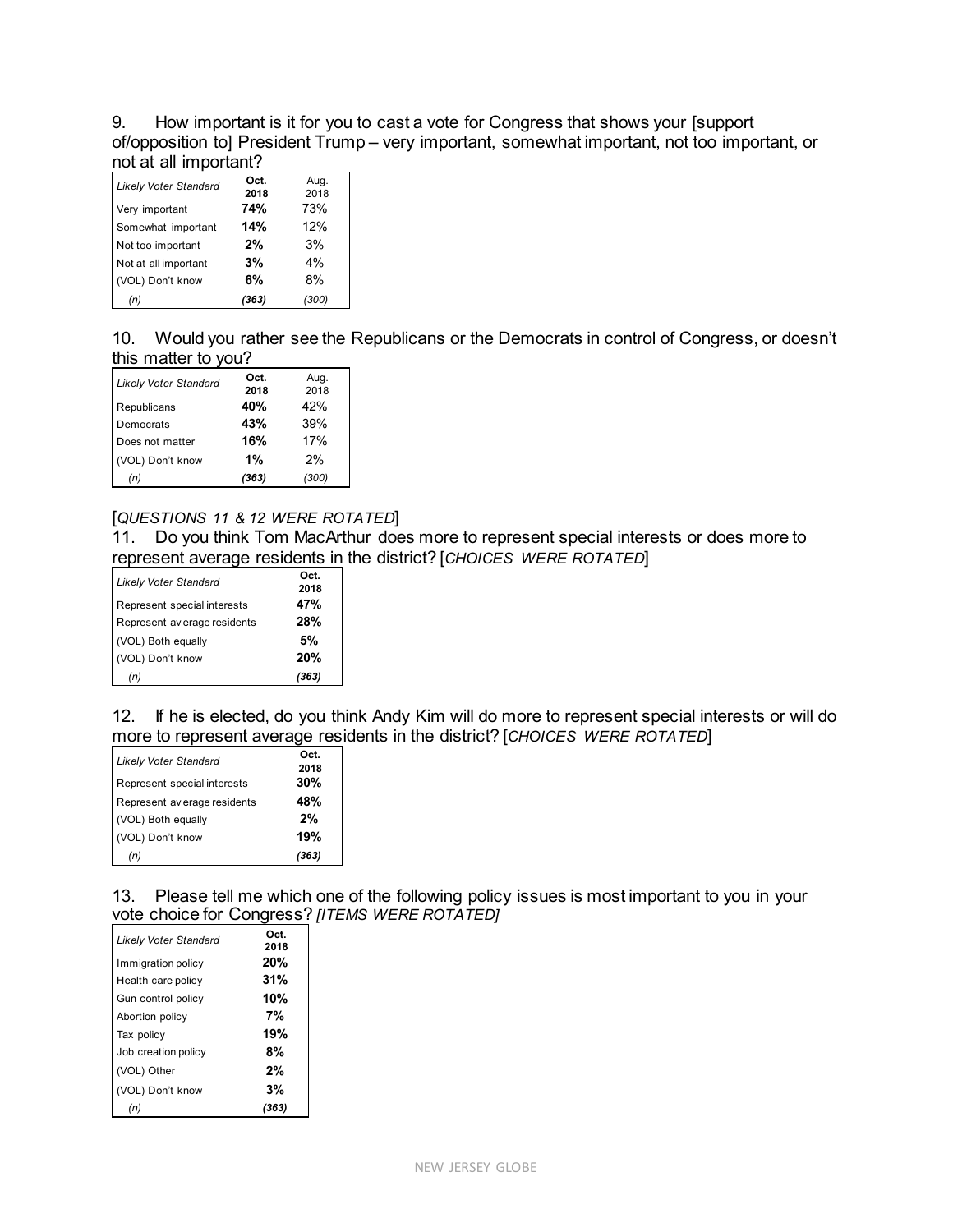#### [*QUESTIONS 14A & 14B WERE ROTATED*]

14A. Who do you trust more to work to keep health care affordable – Tom MacArthur or Andy Kim, or do you trust both equally? [*NAMES WERE ROTATED*]

| <b>Likely Voter Standard</b> | Oct.<br>2018 | Aug.<br>2018 |
|------------------------------|--------------|--------------|
| Tom MacArthur                | 28%          | 31%          |
| Andy Kim                     | 44%          | 32%          |
| Both equally                 | 17%          | 14%          |
| (VOL) Neither one            | 6%           | 7%           |
| (VOL) Don't know             | 5%           | 15%          |
| (n)                          | (363)        | (300)        |

14B. Who do you trust more to handle tax policy – Tom MacArthur or Andy Kim, or do you trust both equally? [*NAMES WERE ROTATED*]

| <b>Likely Voter Standard</b> | Oct.<br>2018 |
|------------------------------|--------------|
| Tom MacArthur                | 32%          |
| Andy Kim                     | 36%          |
| Both equally                 | 18%          |
| (VOL) Neither one            | 6%           |
| (VOL) Don't know             | 8%           |
| (n)                          | (363)        |

15. Do you approve or disapprove of the tax reform plan passed by Congress last year? [Do you (approve/disapprove) strongly or somewhat?]

| <b>Likely Voter Standard</b> | Oct.  | Aug.  |
|------------------------------|-------|-------|
|                              | 2018  | 2018  |
| Strongly approve             | 23%   | 24%   |
| Somewhat approve             | 17%   | 17%   |
| Somewhat disapprove          | 15%   | 12%   |
| Strongly disapprove          | 36%   | 36%   |
| (VOL) Don't know             | 9%    | 11%   |
| (n)                          | (363) | (300) |

16. Has Tom MacArthur been too supportive of Donald Trump, not supportive enough, or has he given the right amount of support to Trump?

| <b>Likely Voter Standard</b> | Oct.<br>2018 | Aug.<br>2018 |
|------------------------------|--------------|--------------|
| Too supportive               | 37%          | 31%          |
| Not supportive enough        | 10%          | 8%           |
| Right amount of support      | 35%          | 34%          |
| (VOL) Don't know             | 18%          | 28%          |
| (n)                          | (363)        | (300)        |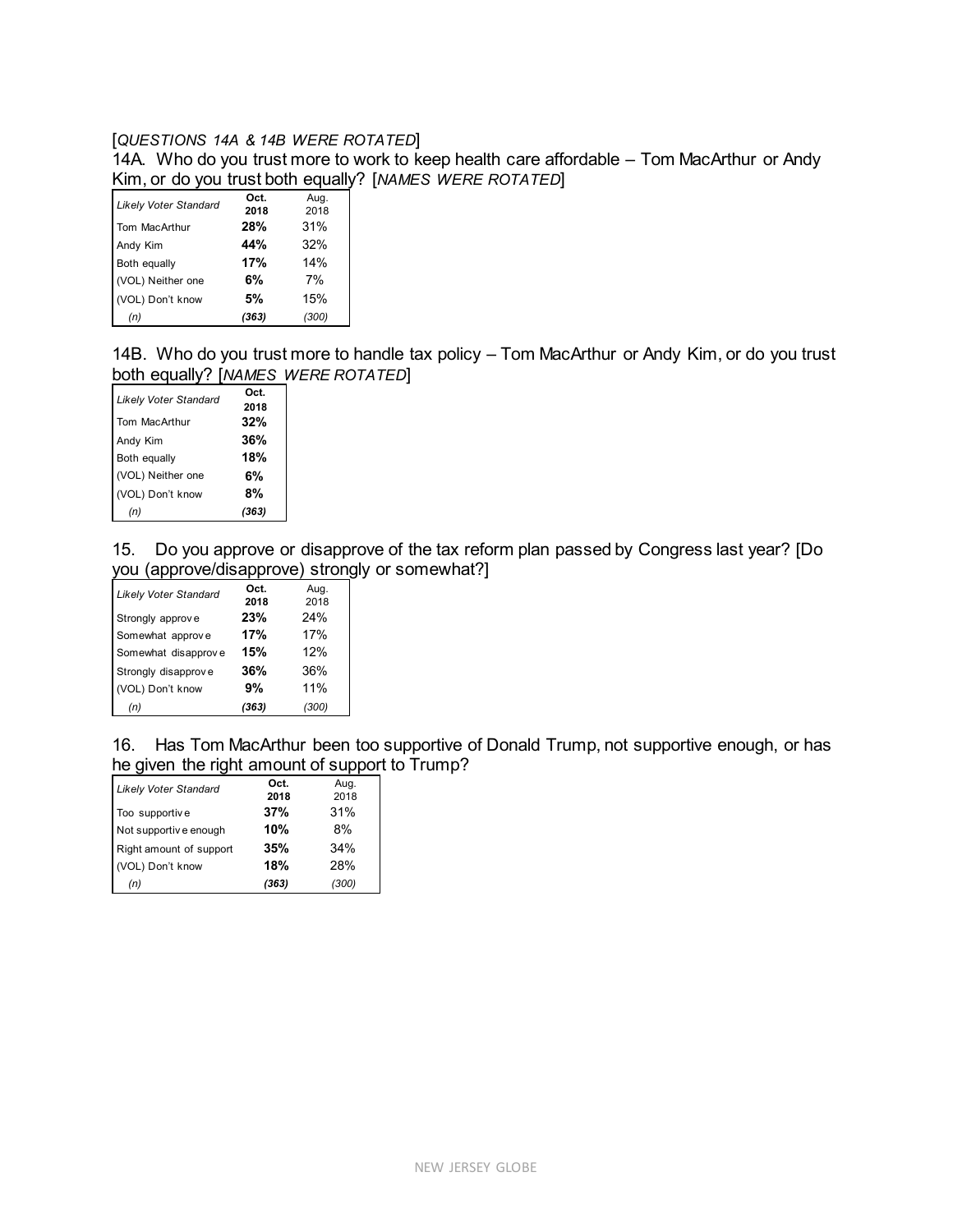#### **METHODOLOGY**

The *Monmouth University Poll* was sponsored and conducted by the Monmouth University Polling Institute from October 18 to 22, 2018 with a random sample of 363 likely voters in New Jersey's 3rd Congressional District, drawn from a list of registered voters who voted in at least one of the last four general or primary elections or have registered to vote since January 2016. This includes 223 contacted by a live interviewer on a landline telephone and 140 contacted by a live interviewer on a cell phone in English. Monmouth is responsible for all aspects of the survey design, data weighting and analysis. Final sample is weighted for region, party registration, age, gender, education and race based on state voter registration list and U.S. Census information. Data collection support provided by Braun Research (field) and L2 (voter sample). For results based on this sample, one can say with 95% confidence that the error attributable to sampling has a maximum margin of plus or minus 5.2 percentage points (unadjusted for sample design). Sampling error can be larger for sub-groups (see table below). In addition to sampling error, one should bear in mind that question wording and practical difficulties in conducting surveys can introduce error or bias into the findings of opinion polls.

| DEMOGRAPHICS (weighted)   |  |
|---------------------------|--|
| Party Registration        |  |
| 36% Republican            |  |
| 36% Democrat              |  |
| 28% Neither               |  |
| Self-Reported Party ID    |  |
| 33% Republican            |  |
| 36% Independent           |  |
| 31% Democrat              |  |
| 45% Male                  |  |
| 55% Female                |  |
|                           |  |
| 11% 18-34                 |  |
| 16% 35-49                 |  |
| 34% 50-64                 |  |
| $.39\%$ 65+               |  |
| 83% White, non-Hispanic   |  |
| 17% Other                 |  |
|                           |  |
| 61% No college degree     |  |
| 39% 4-year college degree |  |
| 57% Burlington County     |  |
| 43% Ocean County          |  |
|                           |  |

| <b>MARGIN OF ERROR</b> |                      |                   |         |
|------------------------|----------------------|-------------------|---------|
|                        |                      | unweighted sample | moe     |
|                        |                      |                   | $(+/-)$ |
| ALL LIKELY VOTERS      |                      | 363               | 5.2%    |
| <i>SELF-REPORTED</i>   | Republican           | 120               | $9.0\%$ |
| PARTY ID               | Independent          | 133               | 8.5%    |
|                        | Democrat             | 107               | 9.5%    |
| <i><b>IDEOLOGY</b></i> | Conservative         | 118               | $9.0\%$ |
|                        | Moderate             | 142               | 8.2%    |
|                        | Liberal              | 93                | 10.2%   |
| GENDER                 | Male                 | 166               | 7.6%    |
|                        | Female               | 197               | 7.0%    |
| AGE                    | 18-49                | 114               | 9.2%    |
|                        | 50-64                | 119               | $9.0\%$ |
|                        | 65+                  | 122               | 8.9%    |
| <b>COLLEGE by RACE</b> | White, No degree     | 128               | 8.7%    |
|                        | White, 4 year degree | 159               | 7.8%    |
|                        | Other race, Latino   | 63                | 12.4%   |
| COUNTY                 | <b>Burlington</b>    | 199               | 7.0%    |
|                        | Ocean                | 164               | 7.7%    |